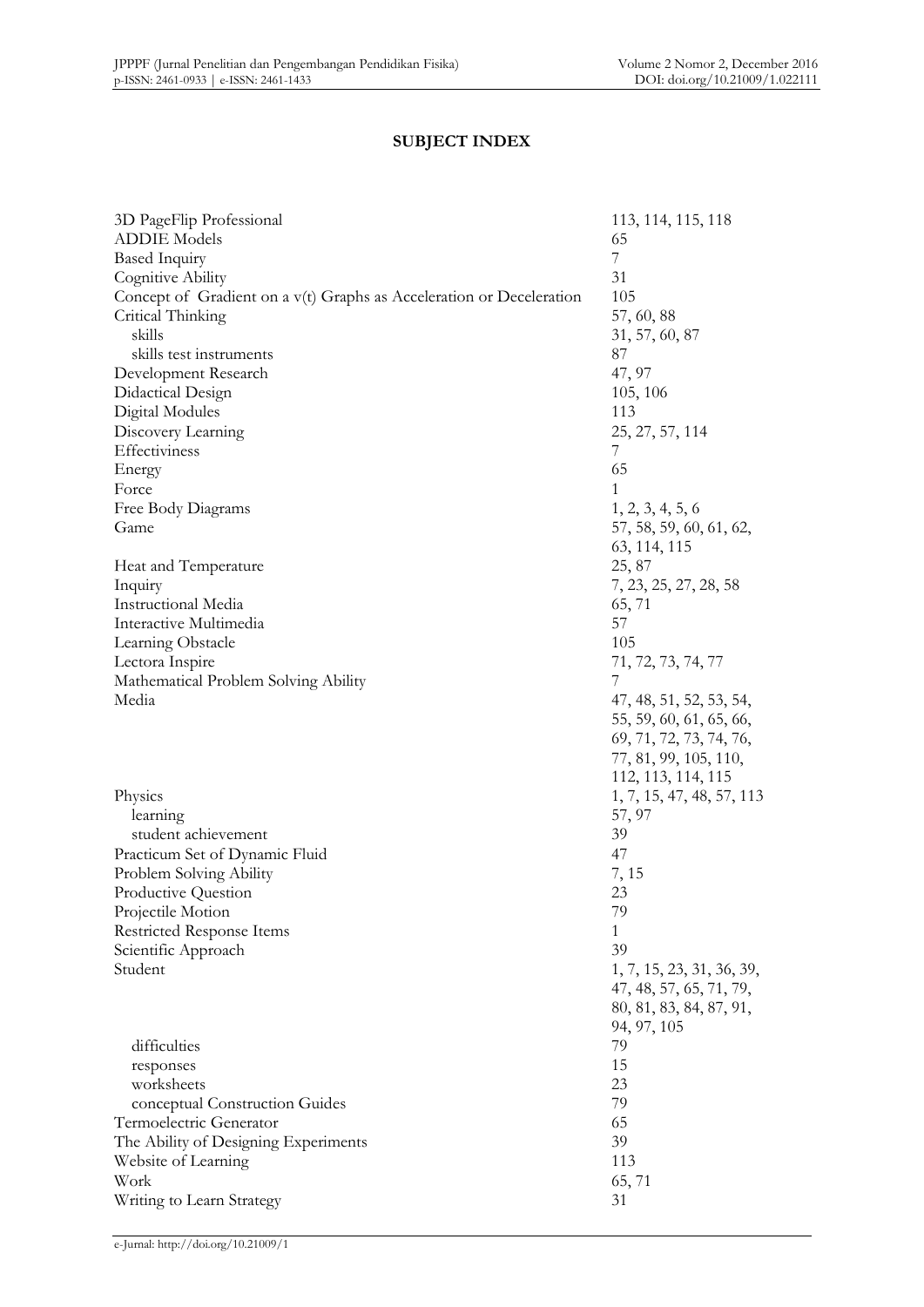XI Grade of High School 47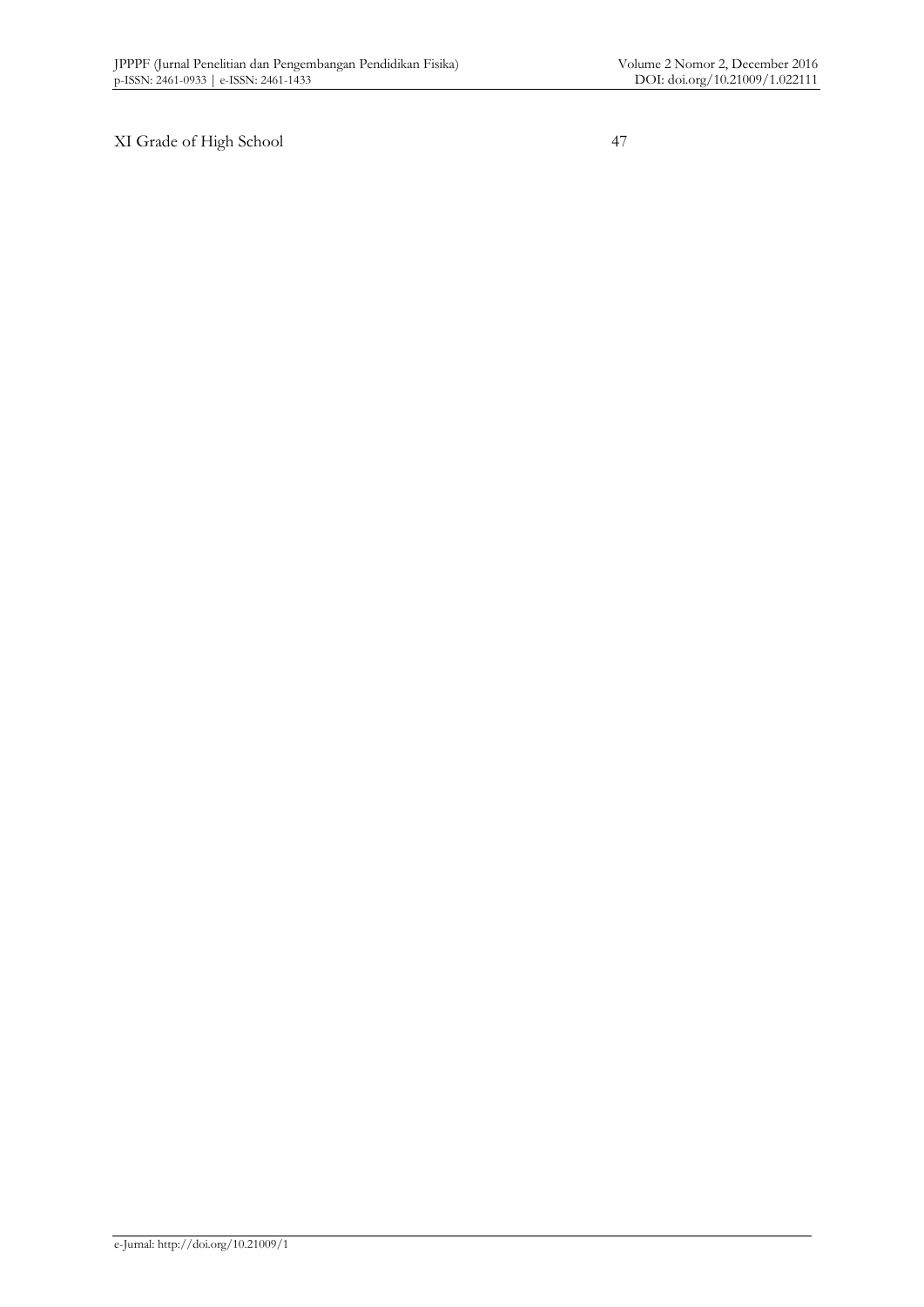#### **AUTHOR INDEX**

| A. Handjoko Permana      | 113     |
|--------------------------|---------|
| A. Momang Yusuf          | 23      |
| Agus Fany Chandra Wijaya | 105     |
| Ahmad Yani               | 39      |
| Andi Suhandi             | 87      |
| Andinisa Rahmaniar       | 1       |
| Asep Sutiadi             | 1       |
| Betty Zelda Siahaan      | 113     |
| Dadi Rusdiana            | 15      |
| Desnita                  | 65, 97  |
| Desti Ritdamaya          | 87      |
| Djusmaini Djamas         | 57      |
| Duden Saepuzaman         | 79      |
| Dwi Fajar Saputri        | 7       |
| Esmar Budi               | 97      |
| Fauzi Bakri              | 47, 113 |
| Heni Rusnayati           | 1       |
| Heny Rusnayati           | 105     |
| Herman Anis              | 23      |
| Hilda Nurul Melida       | 31      |
| Inggrid Ayu Putri        | 71      |
| M. Hariri Mustofa        | 15      |
| Mangasi Alion Marpaung   | 65      |
| Muris                    | 39      |
| Noviana Fadilah          | 97      |
| Nur Tri Yono             | 65      |
| Parlindungan Sinaga      | 31      |
| Rahmat Sabirin           | 39      |
| Raihanati                | 47      |
| Ramli                    | 57      |
| Rio Anshari              | 57      |
| Saeful Karim             | 79      |
| Selly Feranie            | 31      |
| Sifa Alfiyah             | 47      |
| Silvi Yulia Sari         | 57      |
| Siswoyo                  | 71      |
| Syarifah Fadilah         | 7       |
| Wahyudi                  | 7       |
| Widyaningrum Indrasari   | 71      |
| Wina Fitria Dewi Marieta | 105     |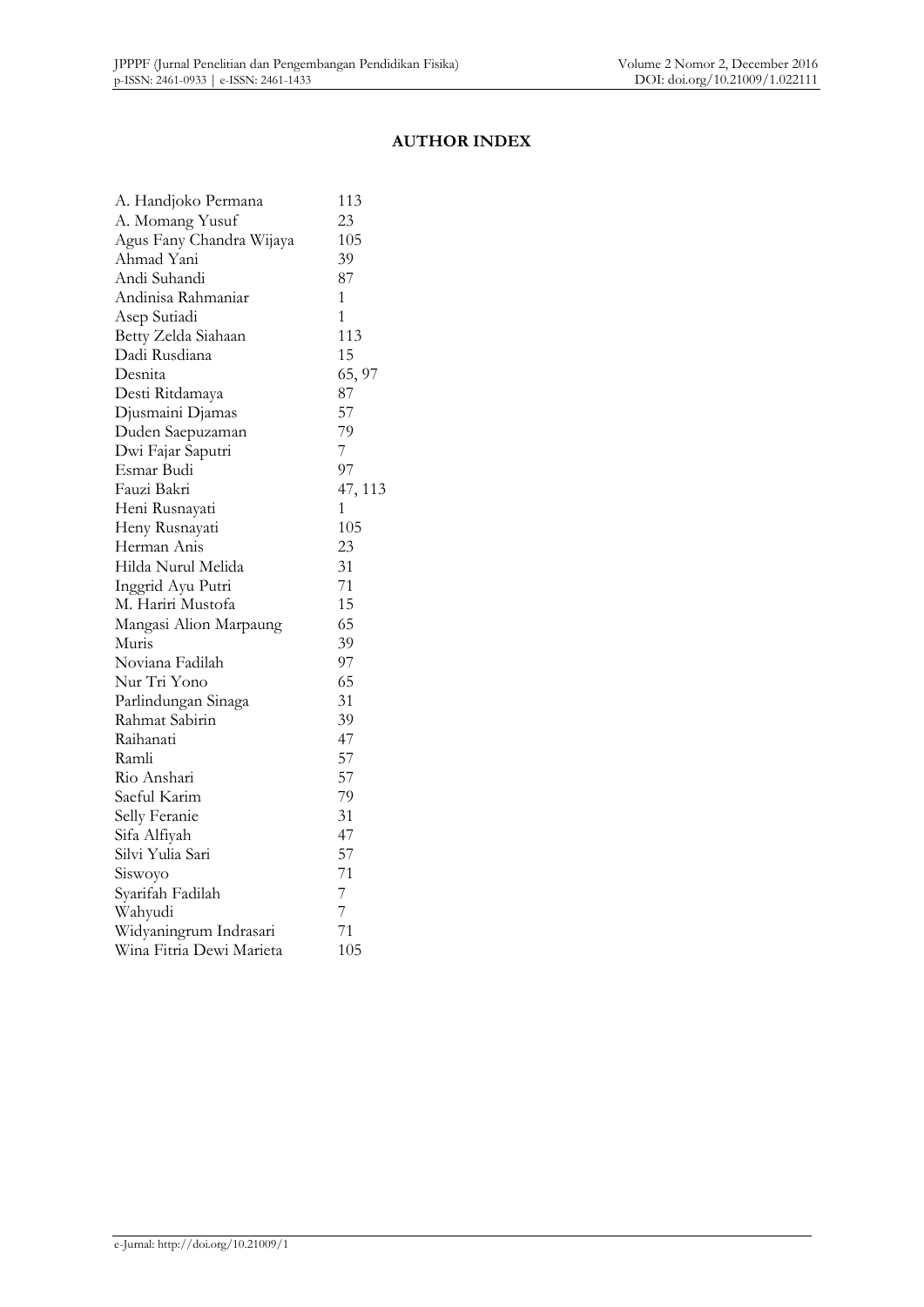#### **The Author Guidelines of JPPPF (Jurnal Penelitian dan Pengembangan Pendidikan Fisika)**

The guidelines for authors converge in manuscript templates.

#### **Manuscript Template**

Manuscript Template of JPPPF available in two version. For authors, please download at the following link.

1) [Manuscript Template \(English version\)](https://drive.google.com/open?id=0B4Xa5CiP3JF8c0ZzQjNmNXI1dHM)

2) [Manuscript Template \(Bahasa Indonesia version\)](https://drive.google.com/open?id=0B4Xa5CiP3JF8enJiTzlMSEI1LUU)

#### **Harvard Style Referencing**

JPPPF using Harvard style of writing citations and bibliography. Instructions of writing citations and bibliography please download at the following link.

[Harvard Style Referencing](https://drive.google.com/open?id=0B4Xa5CiP3JF8M0xVNk0zek0wV00)

#### **Manuscript Assessment Process**

Any accepted manuscript will be reviewed by at least two reviewers, plus editorial comments. The author is required to revised the manuscript according to reviewer comments and editors. Editor team will process it for later publication. For peer review process diagrams please go to [Peer Review Process](http://journal.unj.ac.id/unj/index.php/jpppf/reviewprocess) page.

### **Submission Technical Summary**

1) JPPPF (manuscript template) format [\(Manuscript Template of JPPPF\)](http://journal.unj.ac.id/unj/index.php/jpppf/manuscripttemplate).

2) Format of JPPPF reference list [\(Refrence Format JPPPF](http://tiny.cc/FormatRefJPPPF)).

3) Please fill form of Statement Letter and Copyright Transfer JPPPF [\(Copyright Transfer Form](https://form.jotform.me/72668472702462))

4) Selected paper will be published in JPPPF Volume 2: June 2016 or December 2016 (the should completed all review and revision process).

5) Submit papers and revised papers submitted through the journal submission system, tutorials and instructions can be seen on the next points below.

6) Registration tutorial at JPPPF [\(How to Register in JPPPF\)](https://youtu.be/VsVdfjGES2s).

7) Tutorial submit in JPPPF [\(How to Submit in JPPPF\)](https://youtu.be/AwNlxiaeVys).

8) Tutorial: tutorial read the review results and upload the revised file [\(Review Result and Revised](https://www.youtube.com/watch?v=WlCydgQdrMY) [File\)](https://www.youtube.com/watch?v=WlCydgQdrMY).

9) Instructions for writing mathematical equations in New Office 365 [\(Equation Editor in New](http://journal.unj.ac.id/unj/index.php/jpppf/equation) [Office 365\)](http://journal.unj.ac.id/unj/index.php/jpppf/equation)

10) Each notification will be sent via email, the author should check the notification through the journal account and registered email.

11) Peer review process diagrams please go to [Peer Review Process](http://journal.unj.ac.id/unj/index.php/jpppf/reviewprocess) page.